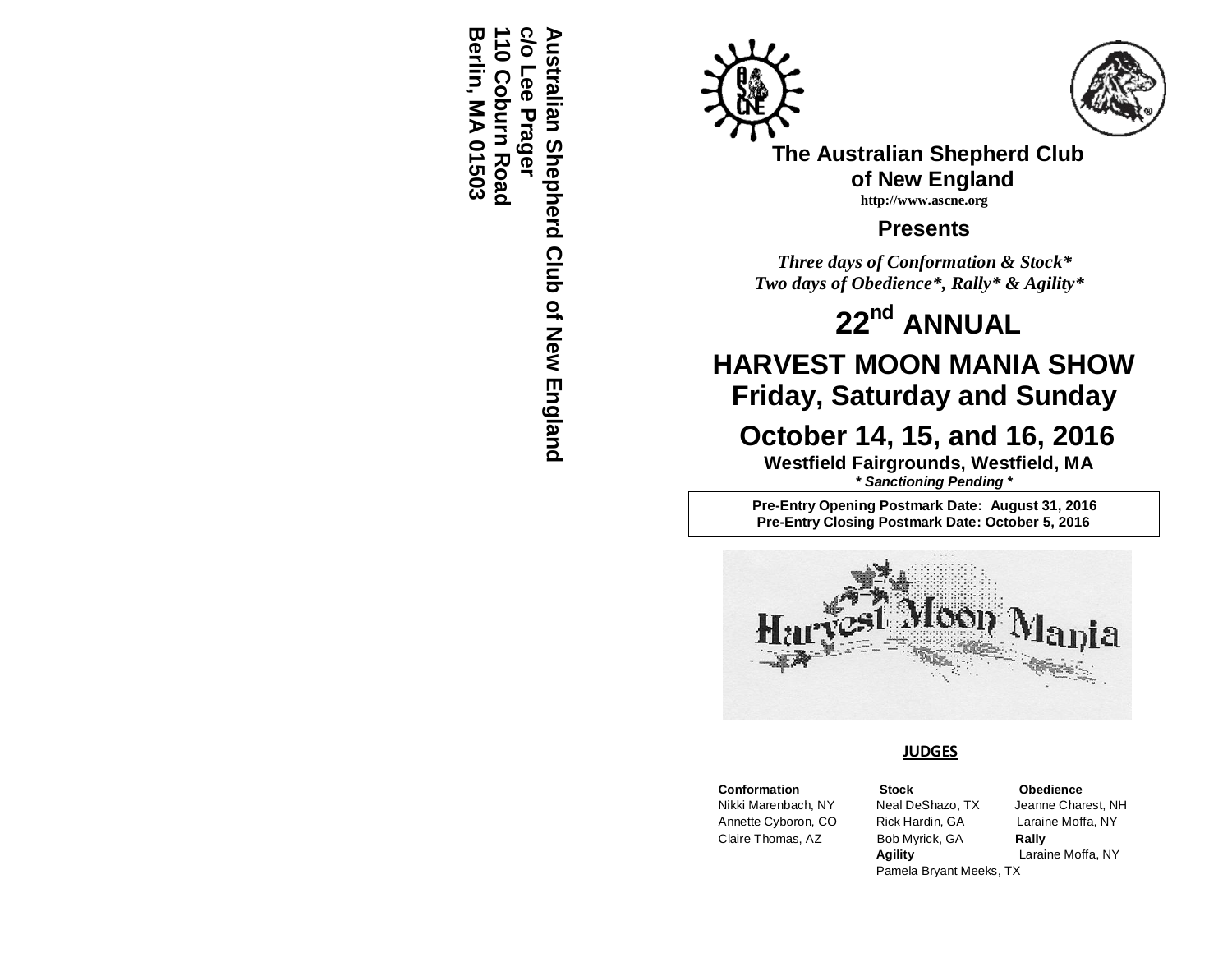#### **Show Committee**

**Show Chairperson** Lee Prager - [LPrager@charter.net](mailto:LPrager@charter.net) 110 Coburn Road, Berlin, MA 01503 **Stock Course Directors** Pauli Haggis & Art Landry - [whaggis@snet.net](mailto:whaggis@snet.net) **Conformation Chair** Kathy Buckley & Peter Kontos - [pupmum@comcast.net](mailto:pupmum@comcast.net) **Obedience & Rally Chair** Barbara Barreiro - [b.barreiro@roadrunner.com](mailto:b.barreiro@roadrunner.com) **Agility Chair Judi Schachte - [jschachte@frontiernet.net](mailto:jschachte@frontiernet.net) MVA Chair** Francine Guerra - [guefra68@gmail.com](mailto:guefra68@gmail.com) 

#### **Ribbons & Awards**

## **Conformation**

Second Place - Red Second Place - Brown Third Place - Yellow Third Place - Light Green Fourth place - White Fourth Place - Gray<br>
Winners - Purple<br>
Winners - Purple Winners - Purple<br>Reserve Winners Best of Winners Best of Opposite Sex Best of Breed

# **Obedience & Rally**

**Regular Classes Junior Classes** Second Place - Red Second Place - Brown Third Place – Yellow Third Place - Light Green Fourth Place - White Fourth Place – Gray Qualifying - Green Highest Scoring Junior Rally X Qualifying - Dark Green High in Trial High in Trial Aussie High Combined

#### **Stock**

First Place – Blue **Each Day** Third Place – Yellow High in Trial Aussie

First Place – Blue Second Place - Red Third Place - Yellow Fourth place – White **Qualifying** 

#### **Most Versatile Aussie**

First Place – Prize TBD & Rosette 2<sup>nd</sup> – 4<sup>th</sup> Pace – Placement Rosette Participant Ribbons

## **Intact& Altered Classes Non-Regular & Juniors**

First place - Rose **Best Reserve Junior** 

First Place - Rose

Second Place – Red **High in Trial/each class of stock** Fourth place – White High in Trial other breed Fifth place – Pink High Scoring Started Dog Sixth place – Green High Combined Aussie Qualifying **All Accords** High Combined other breed **Rosette & Award for 3 days** High Combined Aussie **Agility Agility High Combined other breed** 

#### **Directions**

**Points South (CT area):** Take 91 North to Mass Pike (Rt. 90); take Mass Pike West to Exit 3. Bear right after exit. Within 200 ft. take right onto Arch Road. Go 1.6 mi. to Southern States Warehouse; take left onto Cabot Rd.; follow to end (.6 mi.); take right onto Russellville Rd.; go .4 mi. to Fairgrounds on right. (Total 2.6 mi. from Mass Pike Exit 3)

**Points North (VT area):** Take 91 South to Mass Pike (Rt. 90); take Mass Pike West to Exit 3. Follow remainder of directions above.

**Local Area:** Rt. 20 to Westfield to Rt.10/202 North to north side of Westfield. At the top of Clay Hill (just before Mass Pike entrance), take left onto Arch Road. Go 1.6 mi. to Southern States Warehouse. Follow remainder of directions above.

**Junction 10/202 North of Westfield:** (Purple Onion) Go straight on Rt. 202, take a right at Rt. 10 South and follow North Road west for 1.7 mi. to a 4-way stop (cemetery on left). Take left and go 1.3 mi. to Fairgrounds on left.

#### **Accommodations**

**Red Roof Inn -** 1254 Riverdale St., W. Springfield, MA 01089 (413)731-1010 No pet fee.

**Quality Inn** – 2 Southampton Rd. Westfield, MA 01085, (413) 568-2821 Special rate reservations need to be prior to September  $30<sup>th</sup>$  using acc.# 2618574 Group Rate: King = \$89.95, 2 Queen = \$99.95 Newly renovated. No pet fee. **Some motel courtesies to observe:** Cover the motel's bedding with a sheet, whether or not you think your dog will get on the bed. If you crate your dog, please bring a towel to put under the crate to keep marks off the rug. Bring a towel to put under your dog's food dish. Make every effort to have your dog free of fleas BEFORE arriving. Don't leave your dog unattended. If you must leave, take them with you.

PICK UP AFTER YOUR DOG

| <b>On-Site Camping Registration</b>                    |  |
|--------------------------------------------------------|--|
| Pre-registration is reguired - first come first served |  |

| Camping on: Thursday Friday Saturday Sunday<br>Total Fees: \$ |  |                                       |                                                                                                                                                                                                                                |
|---------------------------------------------------------------|--|---------------------------------------|--------------------------------------------------------------------------------------------------------------------------------------------------------------------------------------------------------------------------------|
|                                                               |  |                                       |                                                                                                                                                                                                                                |
|                                                               |  |                                       |                                                                                                                                                                                                                                |
|                                                               |  |                                       |                                                                                                                                                                                                                                |
|                                                               |  |                                       | Phone: Email: Email: Email: Email: Email: Email: Email: Email: Email: Email: Email: Email: Email: Email: Email: Email: Email: Email: Email: Email: Email: Email: Email: Email: Email: Email: Email: Email: Email: Email: Email |
|                                                               |  |                                       | Length Type License #                                                                                                                                                                                                          |
|                                                               |  | Make checks payable to <b>ASCNE</b> . |                                                                                                                                                                                                                                |
|                                                               |  | <b>Debbie Keach-Tomes</b>             | Please return camping registration form and payment no later than 10/5/16 to:                                                                                                                                                  |

Aussie0397@cox.net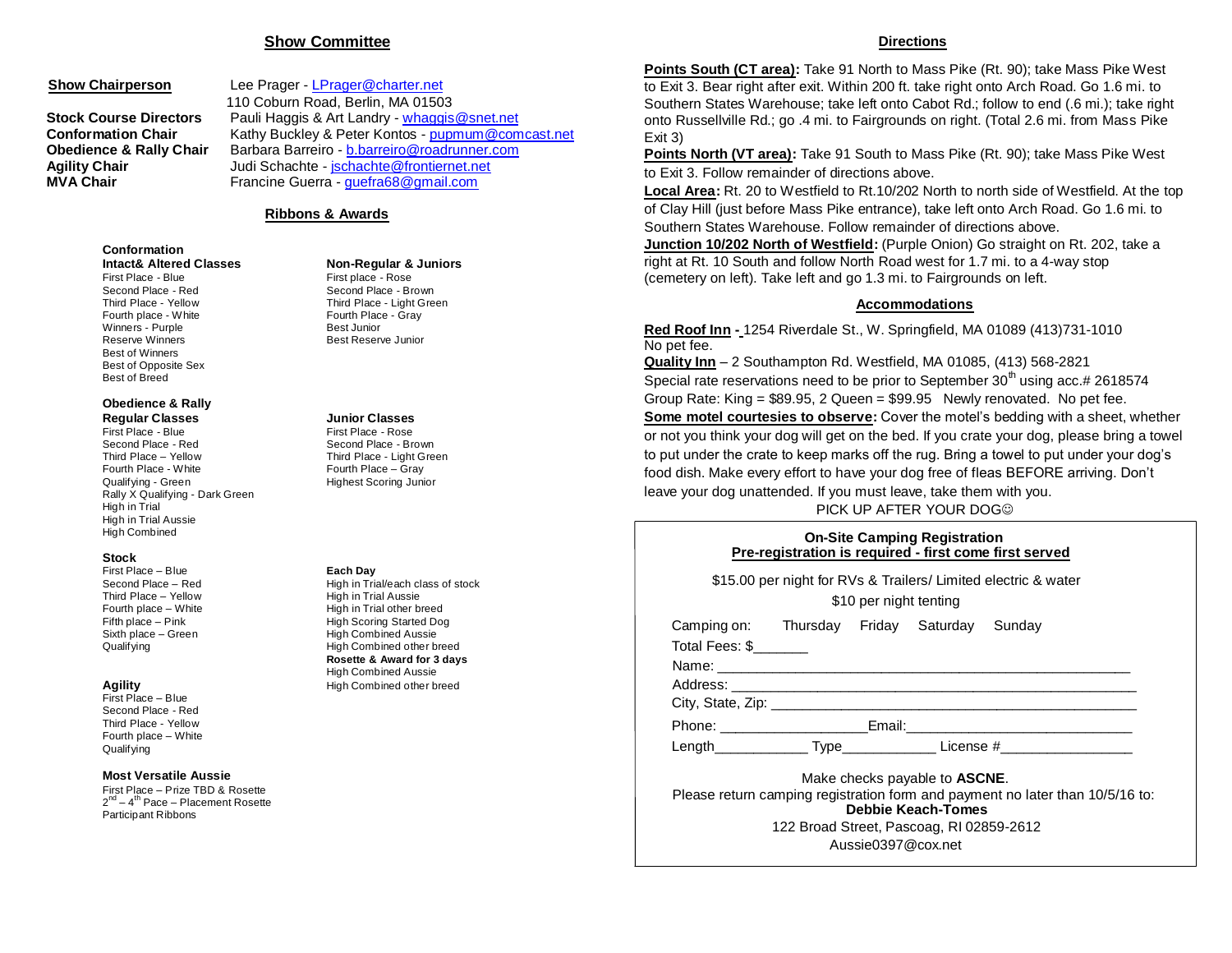#### **NOTICE TO EXHIBITORS**

This trial will be held under the current rules and regulations of ASCA. Exhibitors, through submission of an entry, acknowledge they are knowledgeable of current ASCA rules and regulations and agree to abide by all rules in effect at the time of this trial, including, but not limited to, the following:

- The MANAGEMENT will not be responsible for the loss or damage to any dog exhibited, or for the possessions of any exhibitor whether the result was by accident or any other cause. It is distinctly understood that every dog at this event is in the care and custody and control of his owner or handler during the entire time the dog is on the show premises. Any exhibitor whose dog(s) and/or children create unnecessary disturbances or repeatedly engage in unsafe or disruptive behavior may, at the discretion of the Show Committee, be asked to leave the show site. In such case, no refund of fees paid will be made and the ASCA office will be informed of the problem.
- Please have your dog's rabies certificate available.
- Receipt of ASCA Titling Certificates –

**In order to have ASCA qualifying legs tracked and to receive ASCA titling certificates, each non-ASCA registered dog will be required to have an ASCA Tracking Number.** 

**This is a one-time fee of \$10/dog. At the time of applying for the tracking number, the individual owner must also be an ASCA member (minimum membership type of Service). ASCA membership does not need to be maintained in subsequent years. It will be the responsibility of the owner to identify to ASCA the shows and legs earned when applying for a Tracking Number after ASCA qualifying legs have already been earned. ASCA Membership and Tracking Number Application form is included in this premium.**

- Please include an e-mail address on entry forms to receive confirmation of pre-entries.
- All fees MUST be submitted in US Funds
- Returned checks do not constitute a valid entry fee. Returned checks will incur a \$15 service charge.
- Conflicts between disciplines may happen if you are showing one or more dogs in multiple classes. All effort will be made to accommodate exhibitors provided the conflict has been identified to appropriate individual in each venue. However, judges do not have to delay classes for your entry.
- ALL dogs must be held on leash or crated except when competing or in the warm-up areas.
- All poop must be picked up, bagged, and disposed of properly by the dog's handler. The Event Committee retains the right to excuse any competitor who fails to pick up after their dogs, either at the trial site or the motel.
- Food vendor will be on premises.

#### **Rules & Regulations:**

ASCA rules: ASCA, 6091 E State Hwy 21, Bryan, TX 77808-9652. Web[: www.asca.org](http://www.asca.or/)/formsandrulebooks#rubooks

#### **ASCA STOCKDOG TRIAL**

**Open to All Breeds on the ASCA Stockdog List**

**Friday October 14th through Sunday October 16th, 2016** Course Directors: Pauli Haggis & Art Landry High Combined for Friday, Saturday and Sunday,

Only Qualifying scores will count.

| Friday |              | <b>Entries Open: Handler's Meeting:</b>   |               |                                           |  |  |  |
|--------|--------------|-------------------------------------------|---------------|-------------------------------------------|--|--|--|
|        | $7:30$ am    | $8:00 \text{ am}$                         |               | Trial Begins: following Handler's meeting |  |  |  |
|        | <b>Stock</b> | Judge                                     | Course        |                                           |  |  |  |
|        | <b>Ducks</b> | Neal DeShazo, TX                          |               | A - counter clockwise                     |  |  |  |
|        | Sheep        | Bob Myrick, GA                            | A             |                                           |  |  |  |
|        | Cattle       | Rick Hardin, GA                           | A             | $\alpha$                                  |  |  |  |
|        |              | Saturday Entries Open: Handler's Meeting: |               |                                           |  |  |  |
|        | $7:30$ am    | $8:00 \text{ am}$                         |               | Trial Begins: following Handler's meeting |  |  |  |
|        | Stock        | Judge                                     | Course        |                                           |  |  |  |
|        | <b>Ducks</b> | Bob Myrick, GA                            |               | H - counter clockwise                     |  |  |  |
|        | Sheep        | Rick Hardin, GA                           | н             | $\epsilon$                                |  |  |  |
|        | Cattle       | Neal DeShazo, TX                          | Н             | $\alpha$                                  |  |  |  |
| Sunday |              | <b>Entries Open: Handler's Meeting:</b>   |               |                                           |  |  |  |
|        | $7:30$ am    | $8:00$ am                                 |               | Trial Begins: following Handler's meeting |  |  |  |
|        | <b>Stock</b> | Judge                                     | <b>Course</b> |                                           |  |  |  |
|        | <b>Ducks</b> | Rick Hardin, GA                           | A - clockwise |                                           |  |  |  |
|        | Sheep        | Neal DeShazo, TX                          | A             | $\epsilon$                                |  |  |  |
|        | Cattle       | Bob Myrick, GA                            | A             | $\alpha$                                  |  |  |  |
|        |              |                                           |               |                                           |  |  |  |

Sheep and Cattle runs will consist of 3 head and duck runs will consist of 5 head.

| <b>Entry Fees</b> | <b>Pre-Entry</b> | Day of Show |  |  |
|-------------------|------------------|-------------|--|--|
| Ducks             | \$35             | \$40        |  |  |
| Sheep             | \$45             | \$50        |  |  |
| Cattle            | \$55             | \$60        |  |  |

#### **The Cattle Judge will also judge the overflow of sheep each day.** Draw for run order will be done prior to trial

Pre-entry recommended. Day of show entries only available if pre-entry limits not met. No refunds on entries unless there is a dog on the waiting list to take your space. Please review the Notice to Exhibitors Section - Receipt of ASCA Titling Certificates Entries must be on official ASCA stock dog entry forms (www.asca.org) **Please include all 3 days of entries on one entry form (use one form per dog)** Bitches in heat to run in order and must be crated at all other times.

Ducks: Khaki Champbell and Australian Spotted. Sheep: hair and wool breeds. Cattle: beef steers and heifers. **Please do 'move-ups' the night before.**

For Junior Handlers entering dogs they own or co-own in Regular and Non-Regular Classes - entry fees are one-half the published rate.

Refer to the front of the premium for the opening postmark date. Entries with postmark dates before the opening postmark date will be returned. Owner/handler will be financially responsible for any livestock injuries or replacement costs: sheep \$200, ducks \$30 and cattle market price

> Mail all stock entries with check payable to ASCNE to: **Art Landry** 368 Northwest Road, Canterbury, NH 03224 (603) 783-4180 GPATAILS@AOL.COM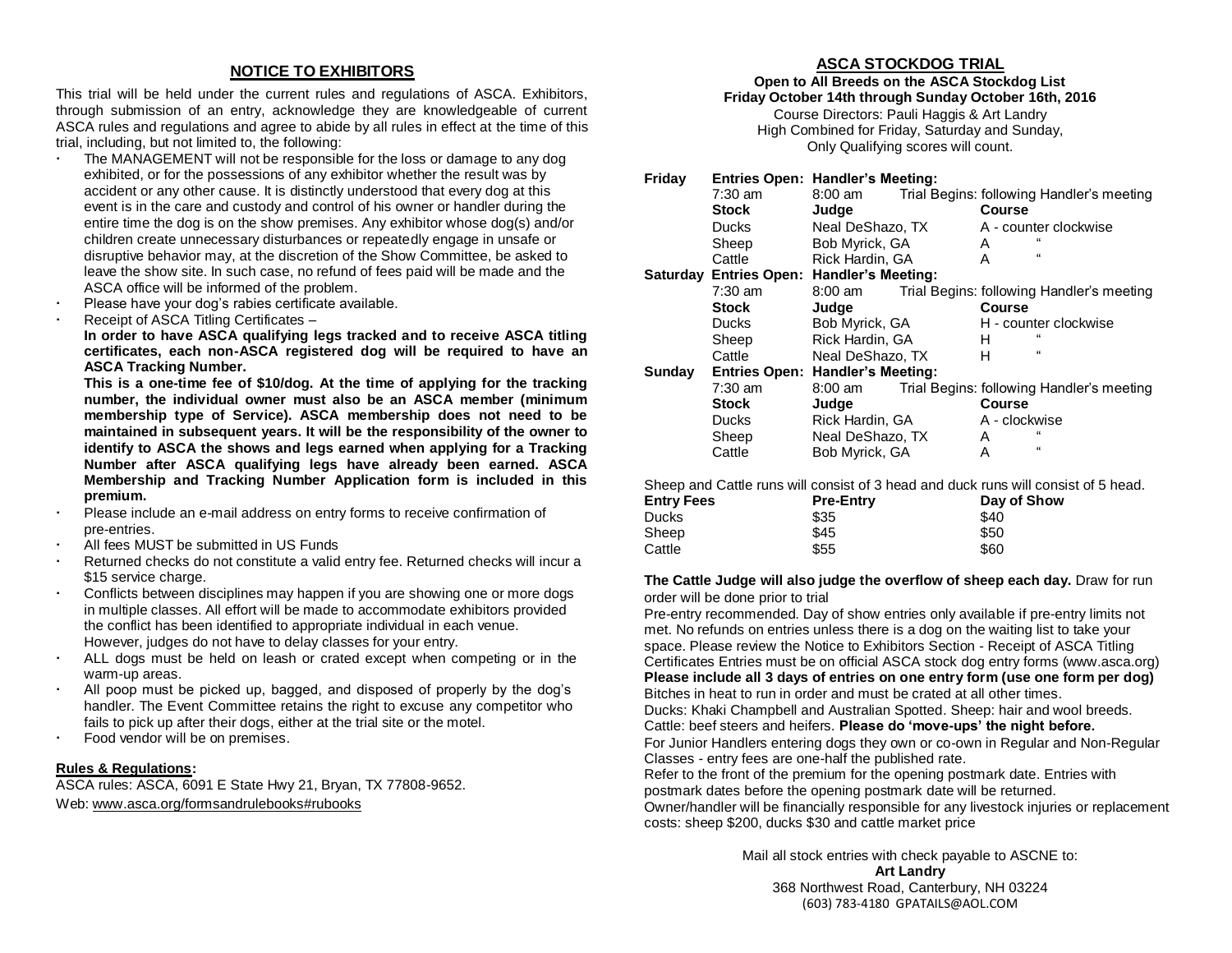### **ASCA CONFORMATION SHOWS**

*Friday October 14 th through Sunday October 16 th, 2016* Conformation Classes are only open to

ASCA Registered Australian Shepherds

|                                                                    | Friday Classes: MVA Evaluations, Juniors, Veterans, Puppies, Altered, Intact |                     |  |  |  |  |  |  |  |  |
|--------------------------------------------------------------------|------------------------------------------------------------------------------|---------------------|--|--|--|--|--|--|--|--|
| <b>MVA Evaluation</b>                                              | <b>Judging Begins</b>                                                        | Sr. Breeder Judge   |  |  |  |  |  |  |  |  |
|                                                                    | $11:00$ am                                                                   | Annette Cyboron, CO |  |  |  |  |  |  |  |  |
| <b>Entries</b>                                                     | <b>Show Begins</b>                                                           | Sr. Breeder Judge   |  |  |  |  |  |  |  |  |
| 12:30 -1:30 pm                                                     | $2:00$ pm                                                                    | Nikki Marenbach, NY |  |  |  |  |  |  |  |  |
| Saturday Classes: Juniors, Veterans, Puppies, Altered, Intact      |                                                                              |                     |  |  |  |  |  |  |  |  |
| <b>Entries</b>                                                     | <b>Judging Begins</b>                                                        | Sr. Breeder Judge   |  |  |  |  |  |  |  |  |
| 7:30-8:30 am                                                       | $9:00$ am                                                                    | Annette Cyboron, CO |  |  |  |  |  |  |  |  |
| <b>Sunday Classes: Juniors, Veterans, Puppies, Altered, Intact</b> |                                                                              |                     |  |  |  |  |  |  |  |  |
| <b>Entries</b>                                                     | <b>Judging Begins</b>                                                        | Sr. Breeder Judge   |  |  |  |  |  |  |  |  |
| 7:30-8:30 am                                                       | $9:00$ am                                                                    | Claire Thomas, AZ   |  |  |  |  |  |  |  |  |

**Regular Classes (Intact and Altered):** 6-9, 9-12, 12-15, 15 -18, Novice, American Bred, Bred by Exhibitor, Open Blue Merle, Open Red Merle, Open Black, Open Red, Winners & Best of Breed

**Jr. Showmanship** – Pee-Wee, Sub-Jr.

**Non-Regular:** Veterans 7-9, 10 +, Puppies 2-4, 4-6, Divided by sex.

| <b>Entry Fees</b>   | <b>Pre-entry</b>           | Day of Show |
|---------------------|----------------------------|-------------|
| Junior Showmanship  | \$5.00                     | \$5.00      |
| Non-Regular Classes | \$14,00 or 3 shows \$36,00 | \$17.00     |
| Regular Classes     | \$20.00 or 3 shows \$55.00 | \$25.00     |

Please use the current ASCA approved conformation entry form, which may be obtained from<http://www.asca.org/formsandrulebooks> . All Australian Shepherds over 6 months of age must have proof of ASCA Registration. No entry shall be accepted from a dog or handler disqualified from the ASCA Conformation program; a dog or handler disqualified from any ASCA programs; or a person not in good standing with ASCA.

For Junior Handlers entering dogs they own or co-own, entry fees are one-half the published rate

#### **Saturday and Sunday entries will be accepted the day before, after Junior Conformation each day at day of show fee rates.**

#### Judging will be on a grass surface that is tented.

Refer to the front of the premium for the opening postmark date. No entries with postmark dates before the opening postmark date will be accepted. Include an e-mail address on entry forms to receive confirmation of pre-entries.

Mail all conformation entries with the check payable to ASCNE to:

#### **Kathie Chouinard**

37 Spring St., Plympton, MA 02367 (617) 549-2461 katesaussies@comcast.net

#### **ALL BREED OBEDIENCE & RALLY TRIALS** *Friday October 14 th through Sunday October 16 th, 2016*

**Rally Classes** - A, B & C in Masters, Excellent, Advanced and Novice Limited to 40 total Rally entries per trial. **Obedience Classes** - Graduate Novice, Utility A & B, Open (CDX) A & B, Open (ODX) A & B, Novice A & B, Beginner Novice A & B Limited to 25 total obedience entries per trial.

| <b>FRIDAY</b>                              | <b>SATURDAY</b>                     |
|--------------------------------------------|-------------------------------------|
| A.M. & P.M. Obedience                      | P. M. Rally                         |
| Judge: Jeanne Charest, NH                  | Judge: Laraine Moffa, NY            |
| A. M. Trial Entries 8 - 8:30 A.M.          | Entries taken 11:30 - 12:00 P.M.    |
| Show begins 9:00 A.M.                      | Show begins 45 min. after Obedience |
| P.M. Trial Entries 11:30-12:00 P.M.        | trial, not before 12:30 P.M.        |
| Show begins 45 min. after first trial, not |                                     |
| before 12:30 P.M.                          | <b>SUNDAY</b>                       |
|                                            | A. M. Rally                         |
| <b>SATURDAY</b>                            | Judge: Laraine Moffa, NY            |
| A.M. Obedience                             | Entries taken 8:00 to 8:30 A.M.     |
| Judge: Laraine Moffa, NY                   | Show begins at 9:00 A.M.            |
| Entries taken 8 - 8:30 A.M.                |                                     |
| Show begins 9:00 A.M.                      |                                     |
|                                            |                                     |

#### **Pre-entry is strongly recommended**.

 Day of show entries will be accepted providing limits have not been reached. For Junior Handlers entering dogs they own or co-own, entry fees are one-half the published rate.

- **Sits and downs for Open (CDX) A & B and Novice A & B may be combined and will be held at the start of each trial**
- All dogs competing for ASCA Obedience titles are required to start at Novice and work through Utility regardless of Obedience titles awarded by other Registries.
- These are trials, no corrections please!

| Entry Fees      | <b>Pre-entry</b>                                | Day of Show |
|-----------------|-------------------------------------------------|-------------|
| Regular Classes | \$20.00 or 3 trials \$50, 3 Utility/ Open \$100 | \$25.00     |
| Rallv           | \$20,00 or Exc. B./Masters B combo \$36         | \$25.00     |

**All dogs six (6) months and older must have an individual ASCA registration or LEP number or an ASCA tracking number to compete in ASCA sanctioned Obedience Trials.**

- **Separate entries required for each day for each event**
- **Entries must be on official ASCA Obedience or Rally entry forms.** Obedience entry form link is <http://www.asca.org/Portals/0/obedwtxentry.pdf> . Rally entry form link is <http://www.asca.org/Portals/0/forms/rallyentrywtx.pdf> .
- Include an Email address on entry forms to receive confirmation of pre-entries
- Refer to the front of the premium for the opening postmark date. No entries with postmark dates before the opening postmark date will be accepted.
- Trials will be on a dirt surface under cover.

Mail all Obedience & Rally entries with the check payable to ASCNE to:

**Barbara Barreiro** 258 Forest Street, Sanbornville, NH 03872 **(**603) 522-8912 b.barreiro@roadrunner.com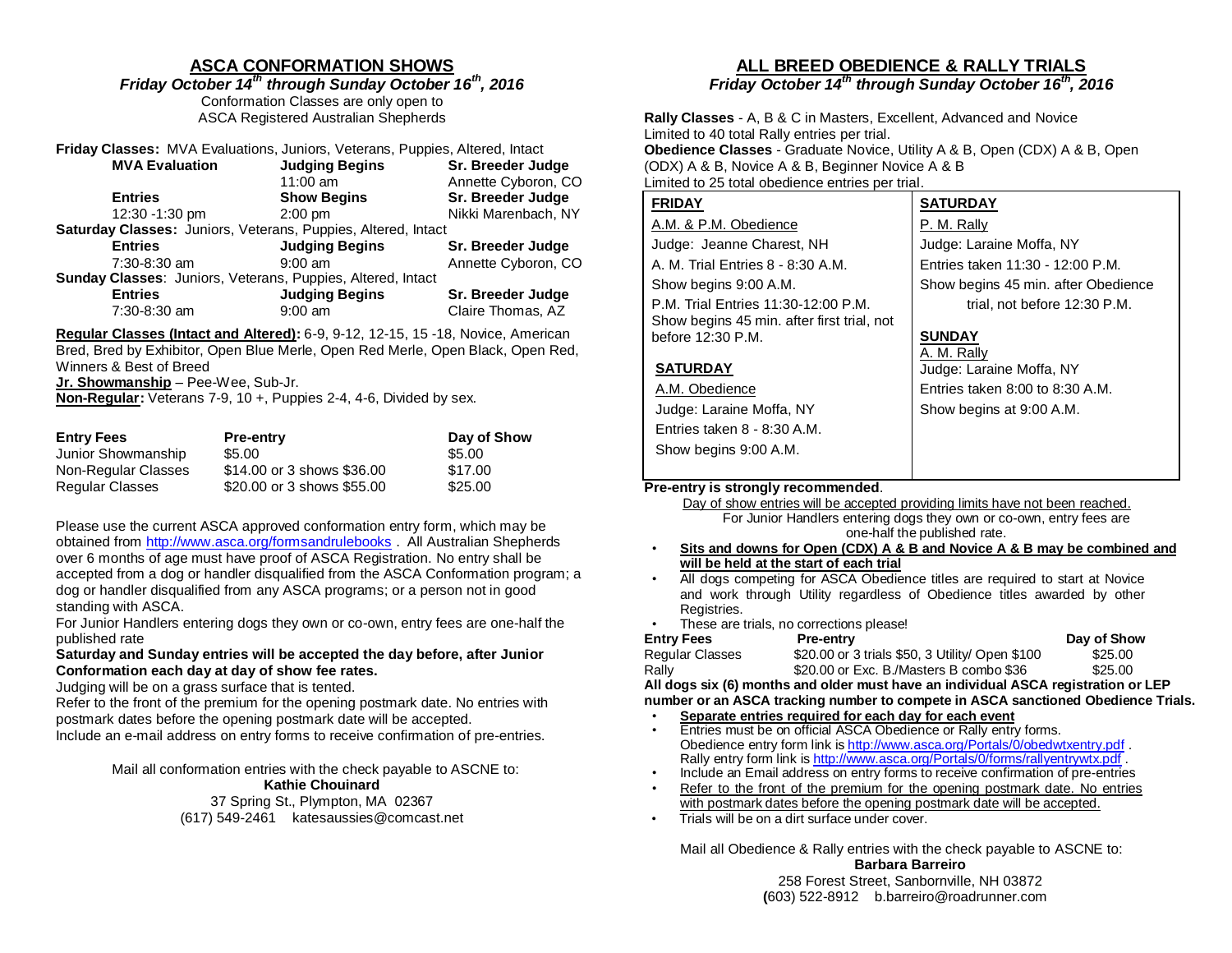

# ASCA SANCTIONED ALL-BREED AGILITY TRIAL

#### **JUDGE**

**Pamela Bryant Meeks, TX Championship and ACE Programs Offered: Saturday: 2 Regular, 2 Gamblers, 1 Jumpers Sunday: 3 Regular, 1 Gamblers , 1 Jumpers For Novice, Open, and Elite Championship STD/VET/JrH and ACE STD/SR Dog Divisions FEO entries accepted LIMITED TO 350 Runs per Day**

#### **Specifics**

- This trial is open to all dogs being at least eighteen (18) months of age, including purebred and non-purebred, except bitches in season, dogs suffering from any deformity, injury or illness that may affect the dog's physical or mental performance or dogs exhibiting any signs of aggression towards people or other dogs.
- Dogs are not required to have an ASCA Registration, ASCA LEP, or Tracking number to enter this trial. However, to receive ASCA titling certificates, refer to the Notice to Exhibitors sectio n. Handlers do not need to be ASCA members.
- No entry shall be accepted from a handler or for a dog disqualified from the ASCA agility program, disqualified from all ASCA programs, or anyone not in good standing with ASCA.

#### **Entry Form / Entries / Confirmation**

- Pre-entry only. Entries may be accepted after the closing date and prior to day of show if openings are available.
- **Junior Handler entry fees will be one-half of the published fees. The Junior Handler must own or co-own the dog they are showing.**
- Entries will be accepted in the order they are sent, not received. For entries sent via Postal Service, the valid reference date is the postmark. Otherwise the valid date is the ship date. Entries with an early postmark will be processed after Day 5 receipts. Unreadable postmarks will be assumed to be the day previous to receipt.
- **Express mail entries must include signature permitting them to be left at the Secretary's address without recipient signature.**
- **FOR EXHIBITION ONLY (FEO):** Minimum age is 15 months. Any dog younger than 18 months must jump at least 4" lower than regular height. No placements or titles.

**RULE CHANGE:** The existing ASCA program has been renamed Championship and ACE. Each dog and handler team can enter only one Program per trial.

**Championship Program:** The CH program consists of the traditional three divisions, Standard, Veterans and Junior Handler. Dogs will earn the same ASCA titles as before, and qualify for Merit, Finals, and HOF programs.

**ACE Program:** The ACE Program consists of two divisions: Standard (for dogs 18 months & older) and Senior (for dogs10 years and older); allows dogs to run at the next lower jump height and earn ASCA ACE titles. Vet and JrH do not apply. Refer to jump height table below. **Championship Veteran Division**: The Championship Veteran Division is open to any dog aged seven (7) or older. Dogs younger than seven (7) years of age handled by a veteran or disabled handler are no longer eligible for this division.

#### **Show Site / Equipment**

- This event will be held on grass outdoors in fenced rings.
- Agility obstacles include: rubberized slatted A-frame & dog walk, rubberized teeter-totter, 15' and 20' open tunnels, non-winged jumps, winged jumps, double bar jump, 24" displaceable tire and 24" weave poles. Equipment provided by Max 200 and is available for sale.

#### **Tentative Schedule and Ring Assignments**

- The running order of classes is subject to change at the discretion of the judge and/or the host club. The final order will be included in the confirmation packet.
- **Saturday**: EJ1, OJ1, NJ1, EG1, OG1, NG1, EG2, OG2, NG2, ER1/ER2, OR1/OR2, NR1/NR2. Running order will be from high to low.
- **Sunday**: ER3/ER4, OR3/OR4, NR3/NR4, EG3, OG3, NG3, ER5, OR5, NR5, EJ2, OJ2, NJ2. Running order will be from low to high.

#### **Refunds and Withdrawals**

- There will be no refund/credit for entries withdrawn after the closing date, except for a dog's injury and/or illness or for bitches that come into season after the closing date. These entries will be eligible for a voucher for the amount of the total entry fee paid less \$20.00. A signed letter from your veterinarian must be included with your written request. Requests must be received by the trial secretary prior to the start of the trial. Voucher must be used towards another ASCNE agility trial.
- There will be no refunds if the trial cannot open or be completed by reason of riots, civil disturbances, fire, an act of God, public emergency, act of a public enemy, strike, or any other cause beyond the control of the Event Committee. There will be no refund in the event dog/handler is dismissed from the competition, regardless of reason.

#### **Move-Ups**

- Move-ups must be received by Oct.5, 2016. Letters and e-mails containing the owner's full name, the dog's call name and ASCA number, entered class, and from and to level are acceptable
- Move-ups from Saturday to Sunday will be accepted and must be received within 30 minutes of the last run on Saturday.

#### **Registration / Measuring**

- Saturday and Sunday between 7:00 and 7:30 am
- Briefing promptly at 7:45. First dog on the line 8am sharp.
- Dogs with a wither height < =20" will need to show proof of measurement or be measured at registration, Unless the dog is jumping in the highest jump height offered in the specific program. Copies of ASCA, NADAC or AKC height cards may be mailed in or presented at registration.

#### **Jump Heights**

| Dog's Height<br>at withers | $11"$ &<br>under                                 | 14" &<br>under | 18" &<br>under | $20"$ &<br>under | Over 20"            | Over 20"<br>optional |
|----------------------------|--------------------------------------------------|----------------|----------------|------------------|---------------------|----------------------|
| <b>CH Standard</b>         | 8"                                               | 12"            | 16"            | 20"              | $20+$ (Jump 20")    | 24"                  |
| <b>CH Vets</b>             | 4"                                               | 8"             | 12"            | 16"              | 16+ (jump 16")      |                      |
| <b>JrH</b>                 | may jump at the standard jump height or 4" lower |                |                |                  |                     |                      |
| <b>ACE Standard</b>        | 4"                                               | 8"             | 12"            | 16"              | 16+ (jump 16")      |                      |
| <b>ACE Senior</b>          | 4"                                               | 4"             | 8"             | 12"              | $12+$ (jump $12"$ ) |                      |

A dog may be entered in a class at a jump height higher than they are eligible provided the dog is not entered in the Veteran Division classes.

No dog shall ever jump lower than 4" in either Program or any division.

Refer to the current ASCA rulebook for the current Breed Jump Height Exemption List. Championship 20+ and 24 jump heights will be scored and placed together as one class.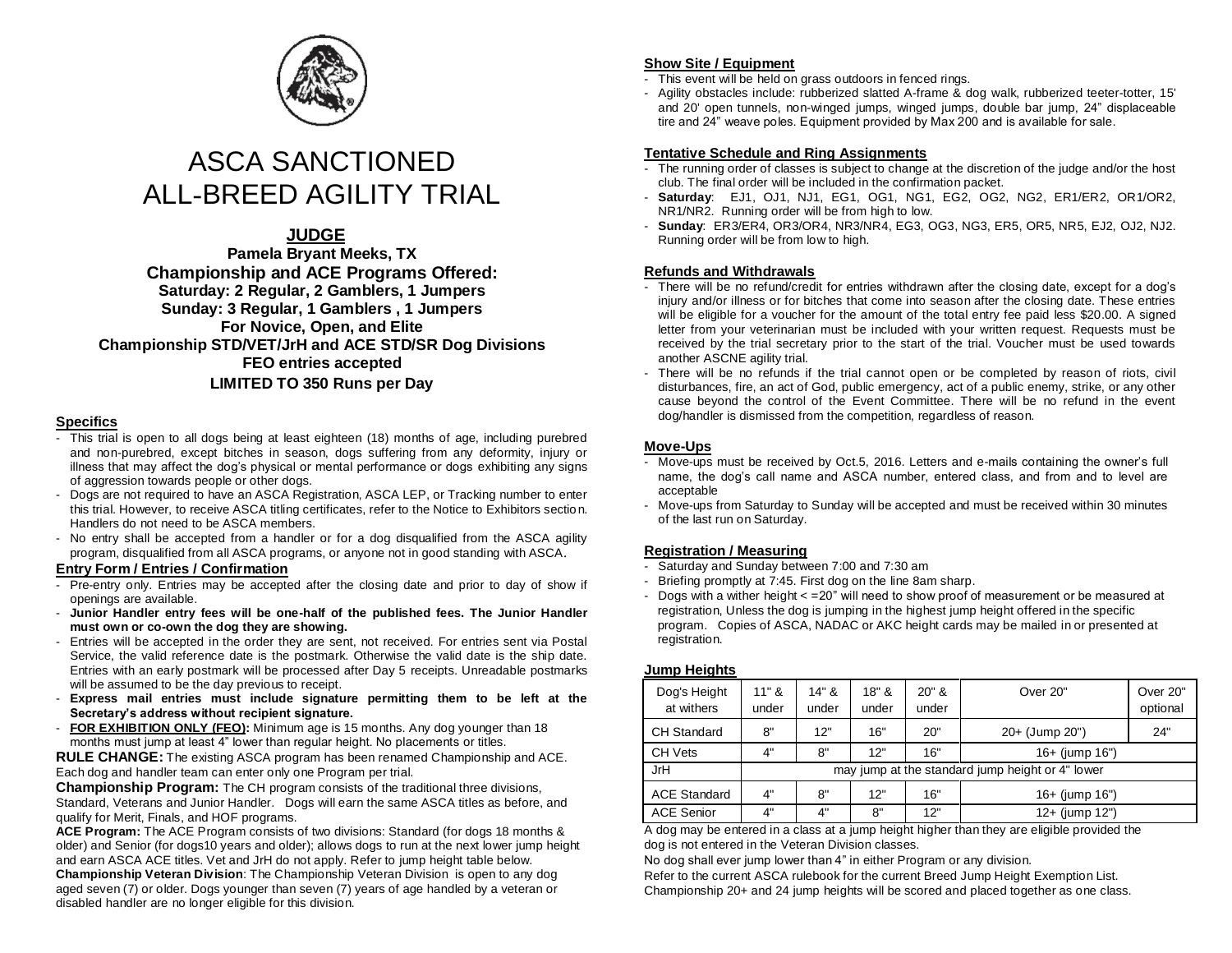#### **OFFICIAL ENTRY FORM ASCA SANCTIONED ALL-BREED AGILITY TRIAL**

Australian Shepherd Club of New England (ASCNE) October 15-16, 2016 Westfield Fairgrounds, Westfield, MA Return this completed entry form with entry fees made payable in U.S. funds to:

#### ASCNE c/o Kathy Fretz 37 Maxham Road, Woodstock, VT 05091

#### **[sunpiperaussies@gmail.com](mailto:sunpiperaussies@gmail.com)**

*Entry is not valid unless agreement has been completed and signed.*

|                                    | Mail Confirmations: Yes                                                                                                                                                                                                       |
|------------------------------------|-------------------------------------------------------------------------------------------------------------------------------------------------------------------------------------------------------------------------------|
|                                    |                                                                                                                                                                                                                               |
|                                    |                                                                                                                                                                                                                               |
| Dog's Identification               |                                                                                                                                                                                                                               |
|                                    | Dog's Call Name: the contract of the contract of the contract of the contract of the contract of the contract of the contract of the contract of the contract of the contract of the contract of the contract of the contract |
| Dog's Height at Withers: _________ |                                                                                                                                                                                                                               |
|                                    | Birth Date:                                                                                                                                                                                                                   |
|                                    | Dog's ASCA Registration/LEP/Tracking No: _____________________ (See Entry Form section)                                                                                                                                       |
|                                    |                                                                                                                                                                                                                               |
|                                    |                                                                                                                                                                                                                               |

**Circle ACTUAL** Jump Height Dog will Jump: 4" 8" 12" 12+ 16" 16+" 20" 20+" 24"

Handler (If different from Owner): \_\_\_\_\_\_\_\_\_\_\_\_\_\_\_\_\_\_\_\_\_\_\_\_\_\_\_\_\_\_\_\_\_\_\_\_\_\_\_\_\_\_

*Check off all classes you are entering, and a Division and Level for each of those classes*

|                   | <b>DIVISION</b> |                 |            |    | LEVEL      |     |   |      | <b>DAY</b>   |     |     |            |
|-------------------|-----------------|-----------------|------------|----|------------|-----|---|------|--------------|-----|-----|------------|
|                   |                 | <b>Champion</b> |            |    | <b>ACE</b> |     |   |      |              |     |     |            |
| <b>Classes</b>    | <b>JrH</b>      | Vet             | <b>Std</b> | Sr | <b>Std</b> | Nov |   | Open | <b>Elite</b> | Sat | Sun | <b>FEO</b> |
| Jumpers 1         |                 |                 |            |    |            |     |   |      |              |     |     |            |
| Jumpers 2         |                 |                 |            |    |            |     |   |      |              |     |     |            |
| Regular 1         |                 |                 |            |    |            | А   | в |      |              |     |     |            |
| Regular 2         |                 |                 |            |    |            | А   | в |      |              |     |     |            |
| Regular 3         |                 |                 |            |    |            | Α   | в |      |              |     |     |            |
| Regular 4         |                 |                 |            |    |            | А   | в |      |              |     |     |            |
| Regular 5         |                 |                 |            |    |            | А   | в |      |              |     |     |            |
| Gamblers 1        |                 |                 |            |    |            |     |   |      |              |     |     |            |
| Gamblers 2        |                 |                 |            |    |            |     |   |      |              |     |     |            |
| <b>Gamblers 3</b> |                 |                 |            |    |            |     |   |      |              |     |     |            |

**FEES:** Std, Vet & FEO: \$12/run Total \$

**JrH: \$6/run - Refer to Agreement section. Please make checks payable to ASCNE**

#### **AGREEMENT**

The person who signs this agreement represents that he/she is authorized to enter into this agreement on behalf of both exhibitor and the owner of entered dog. In consideration of acceptance of this entry:

1.1 As used here "ASCA" means the Australian Shepherd Club of America, its affiliate clubs and each of their members, officers, directors, employees, show chairs, show committees and agents.

1.2 Exhibitor/owner, agree to abide by the rules and regulations of ASCA, and any other rules and regulations appearing in the premium for this event.

1.3 Exhibitor/owner certifies that the entered dog is not a hazard to persons, dogs, or property and that the entered dog's rabies vaccination is current in accordance with the requirement of the state in which the dog resides.

1.4 Exhibitor/owner acknowledge all hazards presented by the event and the event premises, including, but not limited to, the condition of the floors, stairways, halls, lighting, security measures or lack of, electrical appliances, fittings, show rings, parking areas and the presence of unfamiliar animals and people; exhibitor and owner assume the risk of any harm arising from these.

1.5 Exhibitor/owner release ASCA (including ASCA officers, directors, employees, and members), the Australian Shepherd Club of New England (including its officers, directors, members, agents, employees and event organizing committee), the Westfield Fairgrounds (including its officers, directors, members, owners, and employees), Max200 (including its officers, directors, members, agents, and employees) and will defend them and hold them harmless from all present and future loss, injury, damage, claims, demands and liabilities involving the entered dog, the event or event premises. Without limiting the generality of the foregoing hold harmless provisions, exhibitor /owner hereby specifically assume sole responsibility for and agree to indemnify and save aforementioned parties harmless from any and all loss and expenses (including legal fees) by reason of the liability imposed by law upon any of the aforementioned parties for damages because of bodily injuries, including death, at any time in consequence of my (our) participation in this event, howsoever such injury, or death may be caused , and whether or not the same may have been caused or may have been alleged to have been caused by negligence of the aforementioned parties or any of their employees or agents or any other persons.

I have read, understood, and I acknowledge the above Agreement.

Signature of Owner/Exhibitor Date Communication of Owner/Exhibitor Date Communication of Date Date

Signature of Parent or Legal Guardian of Minor Date Date Date Date

**Junior Handler Agility entry fees are one -half of the published entry fees. The junior must own or co-own the dog being shown to be eligible for the discount. Does this junior exhibitor own or co-own the dog being entered? Yes No**

\_\_\_\_\_\_\_\_\_\_\_\_\_\_\_\_\_\_\_\_\_\_\_\_\_\_\_\_\_\_\_\_\_\_\_\_\_\_\_\_\_\_\_\_\_\_\_\_\_\_\_\_\_\_\_\_\_\_\_\_\_\_\_\_\_\_\_\_\_\_\_\_\_\_\_\_ \_\_\_\_\_\_\_\_\_\_\_\_\_\_\_\_\_\_\_\_\_\_\_\_\_\_\_\_\_\_\_\_\_\_\_\_\_\_\_\_\_\_\_\_\_\_\_\_\_\_\_\_\_\_\_\_\_\_\_\_\_\_\_\_\_\_\_\_\_\_\_\_\_\_\_\_ \_\_\_\_\_\_\_\_\_\_\_\_\_\_\_\_\_\_\_\_\_\_\_\_\_\_\_\_\_\_\_\_\_\_\_\_\_\_\_\_\_\_\_\_\_\_\_\_\_\_\_\_\_\_\_\_\_\_\_\_\_\_\_\_\_\_\_\_\_\_\_\_\_\_\_\_ \_\_\_\_\_\_\_\_\_\_\_\_\_\_\_\_\_\_\_\_\_\_\_\_\_\_\_\_\_\_\_\_\_\_\_\_\_\_\_\_\_\_\_\_\_\_\_\_\_\_\_\_\_\_\_\_\_\_\_\_\_\_\_\_\_\_\_\_\_\_\_\_\_\_\_\_

Retired Canine Bio: \_\_\_\_\_\_\_\_\_\_\_\_\_\_\_\_\_\_\_\_\_\_\_\_\_\_\_\_\_\_\_\_\_\_\_\_\_\_\_\_\_\_\_\_\_\_\_\_\_\_\_\_\_\_\_\_\_\_\_\_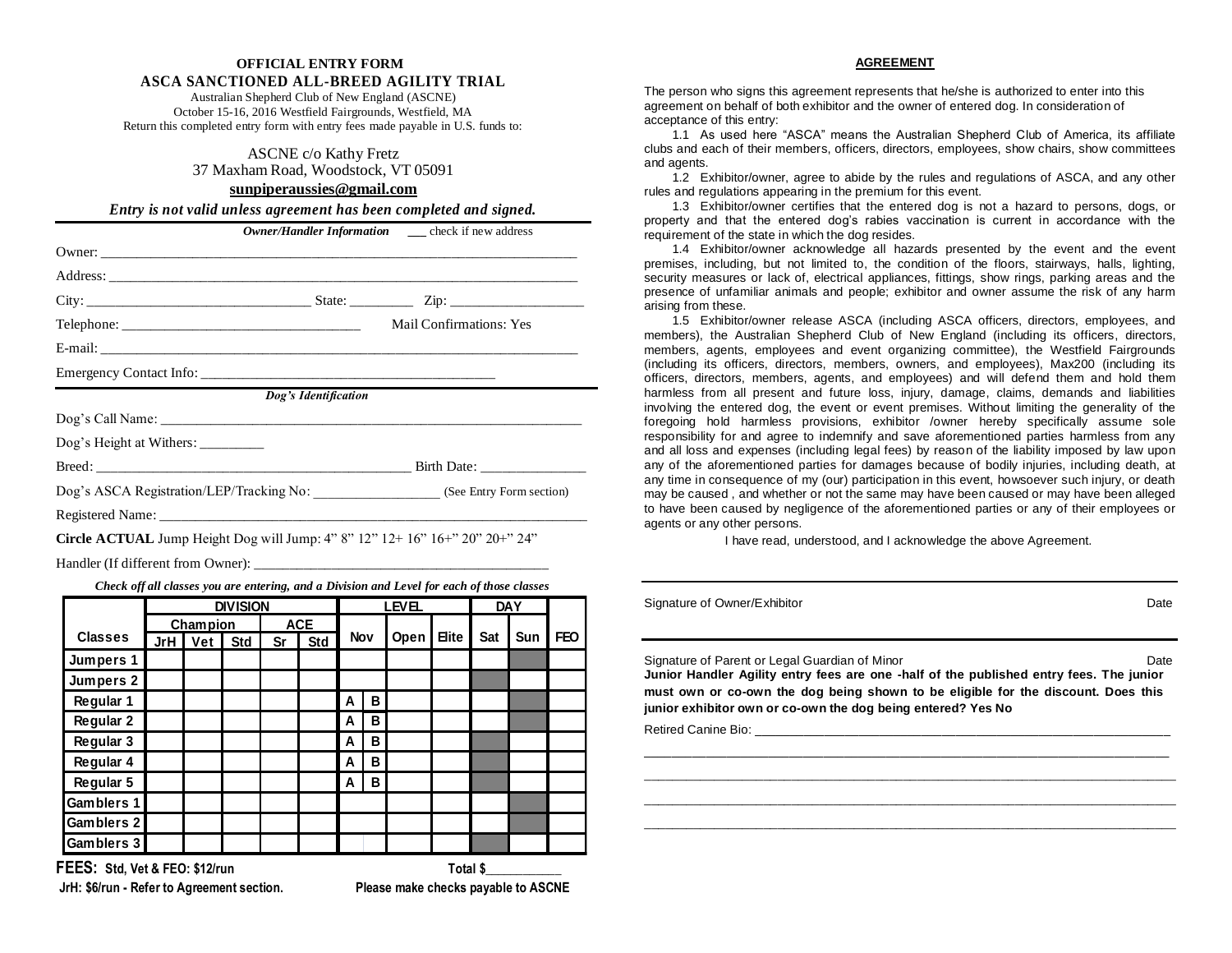## **Agility Volunteer Sign-Up Day of Trial**

**We Really Need Your Support!** As at every event, no club can pull off a trial without the help and support of our exhibitors to keep the agility trial running smoothly and efficiently. **We will not be able to do this without your involvement.** Working in and around the ring is a great way to increase your knowledge and understanding of the sport. If you have a guest or significant other who would be willing to work at the trial, we'd be thrilled! We appreciate your help and will do what we can for your comfort and enjoyment, including the volunteers' refreshment area and a workers' raffle that will be drawn at the end of each day.

Sign-up sheets will be posted throughout both days by the Ring Stewards. They will help you with any questions you may have about the individual jobs and are willing to train anyone willing to learn.

**Thank you for volunteering and making this a better show for everyone. We couldn't do it without you!**

## **BYO POT LUCK DINNER**

## **Saturday Night at 6:00 pm**

Everyone participating at Harvest Moon Mania is invited to join in an evening feast in the white covered building. Bring whatever you'd like to contribute and bring your preference of drinks for yourself. Main dishes, side dishes, salads and desserts will all be readily devoured. Plates and utensils will be provided.

**\_\_\_\_\_\_\_\_\_\_\_\_\_\_\_\_\_\_\_\_\_\_\_\_\_\_\_\_\_\_\_\_\_\_\_\_\_\_\_\_\_\_\_\_\_\_\_\_\_\_\_\_\_\_\_\_\_\_\_\_\_\_\_\_\_\_\_\_\_\_\_\_\_\_\_\_**

#### **Emergency Veterinarian**

VCA Montgomery Road Animal Hospital 207 Montgomery Road. Westfield**,** MA 01085 Phone: 413-568-1745 Fax: 413-562-4938

#### **Most Versatile Aussie** - **Pre-entry is required**

*Entries must be received by October 5, 2016 to enter MVA.*

Please follow these steps:

Fill out a Conformation Entry form and complete the entire form on this page. This form will be used to track your scores correctly.

Send the two forms, with an entry fee of \$30 made out to ASCNE to:

**Francine Guerra**

48 Cross Str., Ludlow, MA 01058 (413) 949-3264 guefra68@gmail.com

Send the stock, obedience, rally and/or agility forms to the appropriate entry person for that event**. Please do not include those forms with this mailing**.

Owner: \_\_\_\_\_\_\_\_\_\_\_\_\_\_\_\_\_\_\_\_\_\_\_\_\_\_\_\_\_\_\_\_\_\_\_\_\_\_\_\_\_\_\_\_\_\_\_\_\_\_\_\_\_\_\_\_\_\_\_

Address: \_\_\_\_\_\_\_\_\_\_\_\_\_\_\_\_\_\_\_\_\_\_\_\_\_\_\_\_\_\_\_\_\_\_\_\_\_\_\_\_\_\_\_\_\_\_\_\_\_\_\_\_\_\_\_\_\_

City, State, and Zip: \_\_\_\_\_\_\_\_\_\_\_\_\_\_\_\_\_\_\_\_\_\_\_\_\_\_\_\_\_\_\_\_\_\_\_\_\_\_\_\_\_\_\_\_\_\_\_\_

Phone: \_\_\_\_\_\_\_\_\_\_\_\_\_\_\_\_\_\_\_\_\_\_\_\_\_\_\_\_\_ E-mail: \_\_\_\_\_\_\_\_\_\_\_\_\_\_\_\_\_\_\_\_\_\_\_\_\_\_\_\_\_\_\_\_\_\_\_

Registered name of dog: <br>
Registered name of dog:

Call Name: \_\_\_\_\_\_\_\_\_\_\_\_\_\_\_\_\_\_\_ASCA Registration #: \_\_\_\_\_\_\_\_\_\_\_\_\_\_

Check the performance events and level in which this dog is entered in each class. Only Regular Agility Classes from the Championship Program applies (Std, Vet, JrH) to the Most Versatile Aussie competition. Only scores in Conformation, Stock and Obedience on Friday and Rally and Agility on Saturday will count toward your MVA score. HMM MVA will follow ASCA MVA scoring and requirements. Details can be found at<http://www.asca.org/Portals/0/032403MVA.pdf> .

|                | Conformation Evaluation (non-regular) Automatic Entry - Friday |          |          |                |             |             |
|----------------|----------------------------------------------------------------|----------|----------|----------------|-------------|-------------|
| <b>Stock</b>   | Friday                                                         |          |          |                |             |             |
|                | Started                                                        | Open     | Advanced |                |             |             |
| <b>Ducks</b>   |                                                                |          |          |                |             |             |
| Sheep          |                                                                |          |          |                |             |             |
| Cattle         |                                                                |          |          |                |             |             |
| Obedience      | Friday                                                         |          |          |                |             |             |
|                | Novice A                                                       | Novice B | Open A   | Open B         | Utility A   | Utility B   |
| AM             |                                                                |          |          |                |             |             |
| Rally          | <b>Saturday</b>                                                |          |          | <b>Agility</b> | Sat. Reg. 1 | Sat. Reg. 2 |
|                | A                                                              | B        | C        | Novice A       |             |             |
| Advanced       |                                                                |          |          | Novice B       |             |             |
| Excellent      |                                                                |          |          | Open           |             |             |
| <b>Masters</b> |                                                                |          |          | Elite          |             |             |
|                |                                                                |          |          | Jump Height    |             |             |